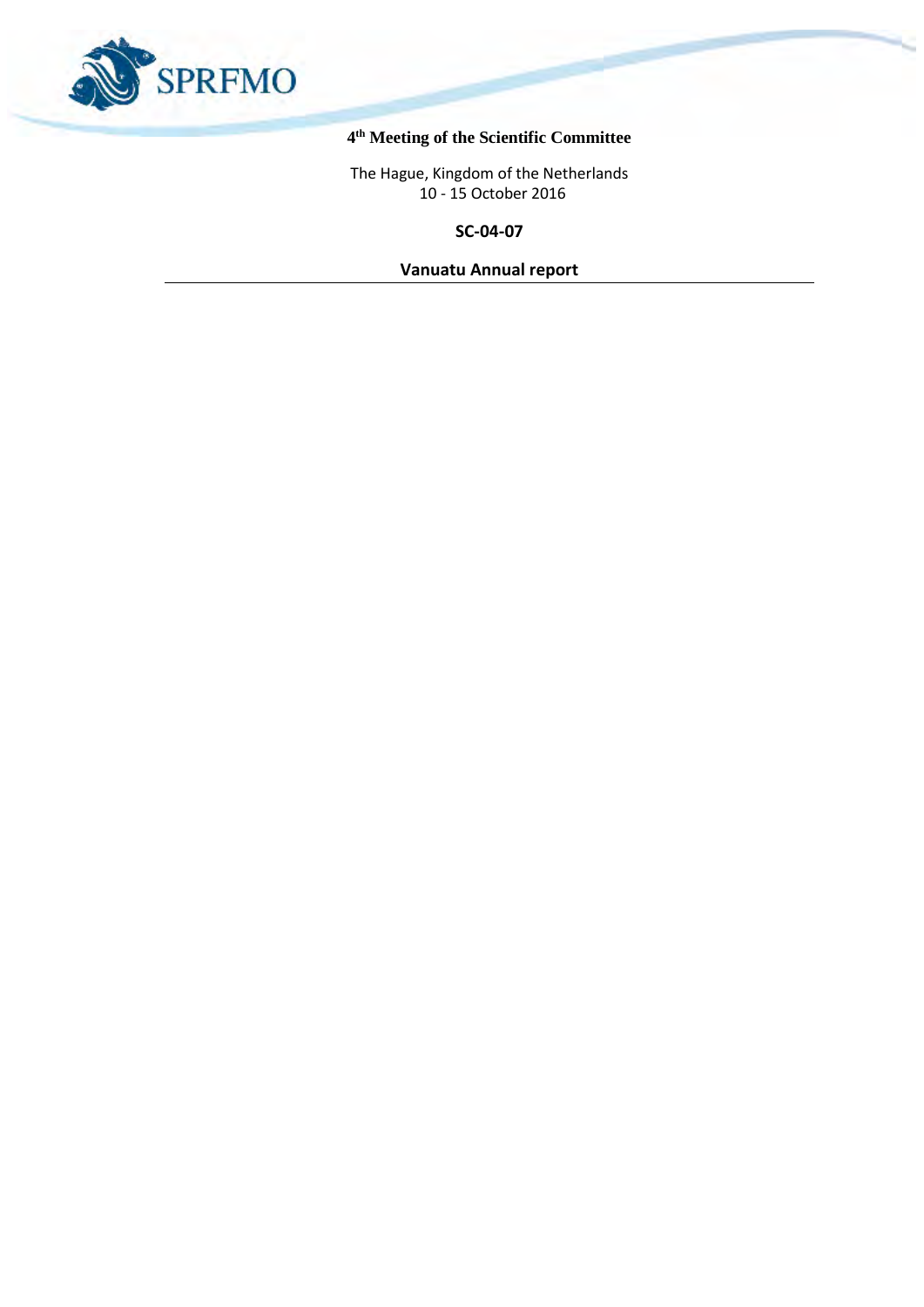#### **GOVERNMENT OF THE REPUBLIC OF VANUATU GOVERNMENT DE LA REPUBLIQUE DE VANUATU FISHERIES DEPARTMENT SERVICE DES PECHES Private Mail Bag 9045** Sac Postale Prive No. 9045 Port Vila **VANUATU**

# **Annual Report to the SPRFMO Science Working Group**

## 25 July 2016

# 1. **Description of Fishery**

Vanuatu flagged vessels commenced operations in the jack mackerel fishery in 2003. The number of vessels operating each year is shown in Table 1. The vessels are all 'sister ships' of 105 metres in length with a GRT of 7,805.

*Table 1:* Number of Vanuatu vessels operating in the Pacific jack mackerel fishery by year

| Year | <b>Number</b>  |  |  |
|------|----------------|--|--|
|      | of vessels     |  |  |
| 2003 | 4              |  |  |
| 2004 | 4              |  |  |
| 2005 | 4              |  |  |
| 2006 | 6              |  |  |
| 2007 | 4              |  |  |
| 2008 | 4              |  |  |
| 2009 | 4              |  |  |
| 2010 | 4              |  |  |
| 2011 | $\overline{2}$ |  |  |
| 2012 | $\overline{2}$ |  |  |
| 2013 | $\overline{2}$ |  |  |
| 2014 | $\overline{2}$ |  |  |
| 2015 | $\overline{2}$ |  |  |

The vessels have a frozen storage capacity of around 3,000 tonnes of product in cartons. The vessels are periodically offloaded to reefer vessels that transport their catch to West African markets. The fishing vessels receive provisions, packaging, fuel and spare parts from the reefer vessels and are, as a result, able to stay on the fishing grounds for the entire season.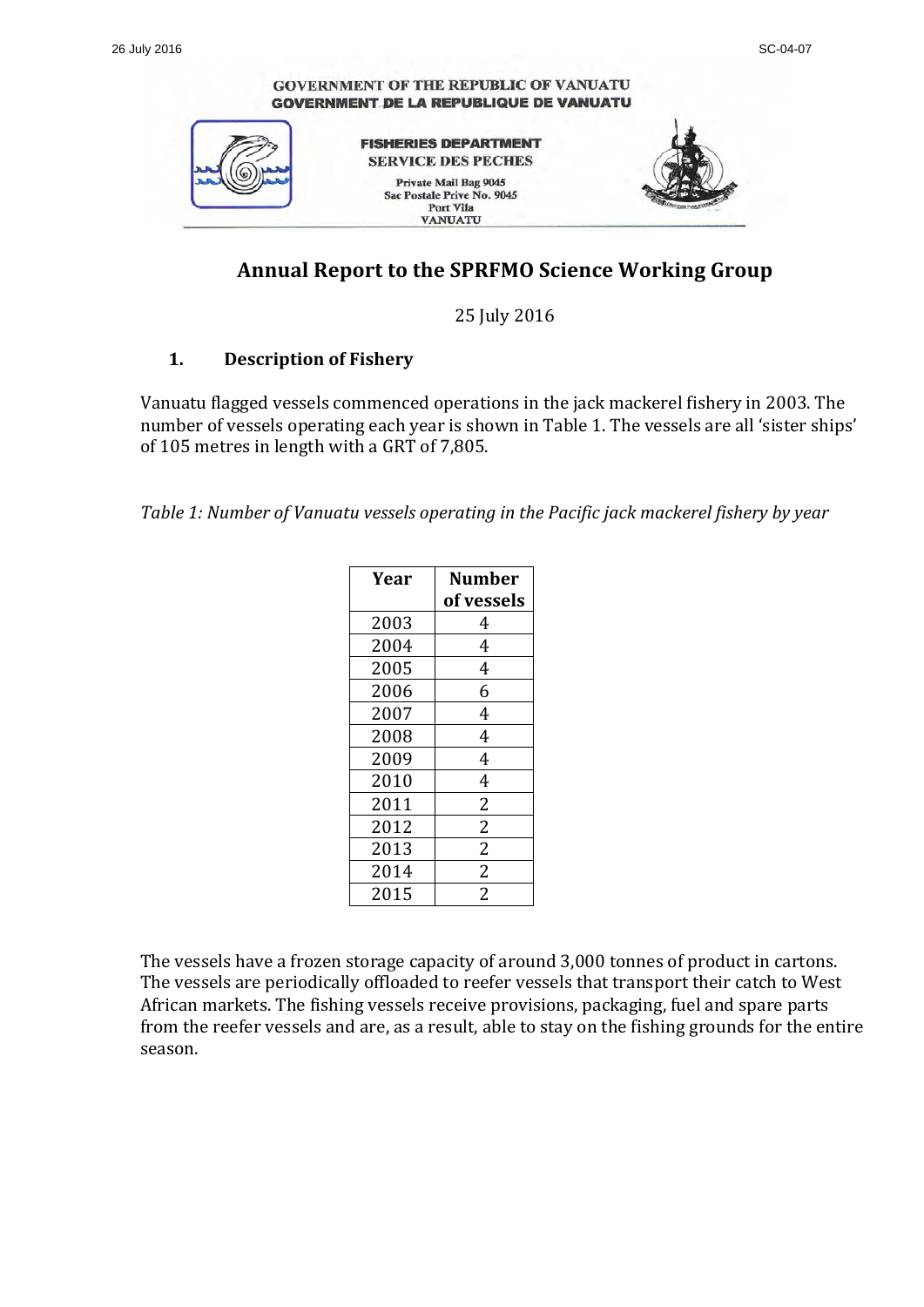# **2.** Catches and Fishing Effort

| Year | <b>Fishing</b><br>$\frac{days^1}{x}$ | 'Other'<br>$\frac{days^2}{x^2}$ | Catch $(t)^3$ | Catch (t)/fishing<br>day |
|------|--------------------------------------|---------------------------------|---------------|--------------------------|
| 2003 | 664                                  | 223                             | 53,959        | 81.3                     |
| 2004 | 760                                  | 415                             | 94,685        | 124.6                    |
| 2005 | 623                                  | 147                             | 77,356        | 124.2                    |
| 2006 | 895                                  | 267                             | 129,535       | 144.7                    |
| 2007 | 714                                  | 254                             | 112,501       | 157.6                    |
| 2008 | 738                                  | 223                             | 100,066       | 135.6                    |
| 2009 | 676                                  | 136                             | 79,942        | 118.3                    |
| 2010 | 587                                  | 85                              | 45,908        | 78.2                     |
| 2011 | 253                                  | 38                              | 7,617         | 30.1                     |
| 2012 | 476                                  | 41                              | 16,068        | 33.8                     |
| 2013 | 241                                  | 37                              | 14,809        | 61.4                     |
| 2014 | 296                                  | 51                              | 15,324        | 51.8                     |
| 2015 | 251                                  | 62                              | 21,227        | 84.6                     |

Table 2: Average Catch Rates

1. 'Fishing days' includes days spent searching and fishing.

2. 'Other days' includes days spent transhipping, transiting to and from the fishery, bunkering and in port.

3. Catches of jack mackerel only.

The jack mackerel catch in 2015 for Vanuatu's vessels was 21,227t. Vanuatu seasonally transferred 250t of its catch limit to the Republic of Korea. As a result, Vanuatu's catch of 21,227t almost entirely filled its available quota.

Figure 1: Total jack mackerel catches and catch rates, 2004 -2015